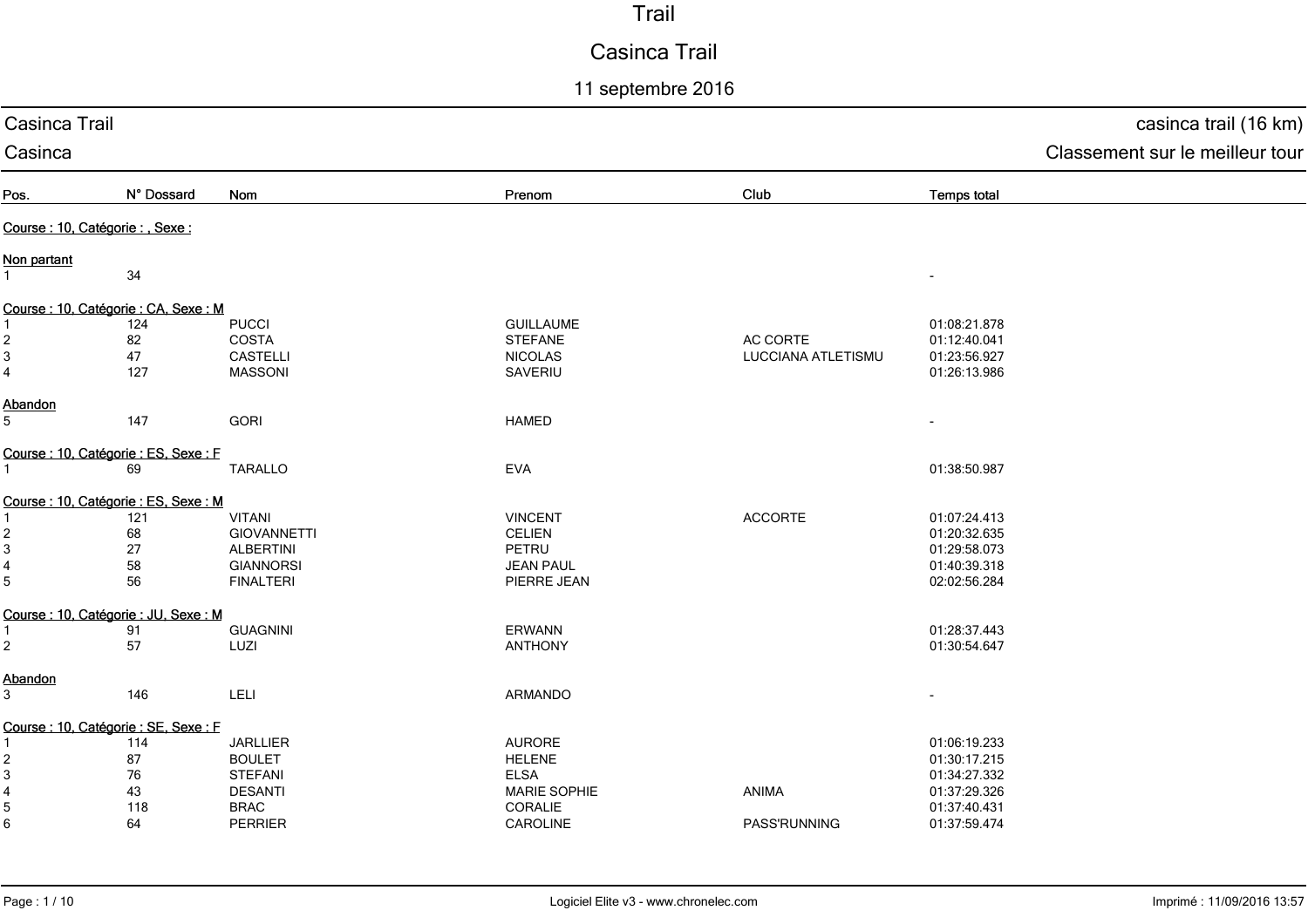# Casinca Trail

## 11 septembre 2016

#### Casinca Trail

Casinca

# casinca trail (16 km)

| Pos.                                          | N° Dossard | Nom                  | Prenom                | Club                          | <b>Temps total</b> |
|-----------------------------------------------|------------|----------------------|-----------------------|-------------------------------|--------------------|
| Course : 10, Catégorie : SE, Sexe : F (Suite) |            |                      |                       |                               |                    |
|                                               | 70         | <b>SPIGA</b>         | <b>AUDREY</b>         |                               | 01:38:06.133       |
| 8                                             | 62         | <b>VASTA</b>         | <b>SANDRA</b>         |                               | 01:40:49.934       |
| 9                                             | 23         | <b>BRUEL</b>         | <b>AMANDINE</b>       |                               | 01:45:04.298       |
| $10$                                          | 14         | <b>GIOVACCHINI</b>   | <b>ANNONCIADE</b>     | <b>CASINCA TRAIL</b>          | 01:45:04.752       |
| 11                                            | 24         | <b>DUMERGUE</b>      | ANNE-CLAIRE           | NANTES METROPOLE ATH          | 01:48:35.882       |
| 12                                            | 137        | SANTELLI             | <b>JENNIFER</b>       |                               | 01:58:14.603       |
| 13                                            | 54         | <b>BRADESI</b>       | <b>STEPHANIE</b>      | LUCCIANA ATLETISMU            | 02:00:29.580       |
| 14                                            | 85         | <b>SUZZARINI</b>     | <b>CARLA CATALINA</b> |                               | 02:02:49.259       |
| 15                                            | 134        | <b>NICOLAI</b>       | <b>FELICIA</b>        |                               | 02:11:58.154       |
| 16                                            | 49         | <b>DUPONT</b>        | <b>MAGALI</b>         |                               | 02:23:20.828       |
| Course: 10, Catégorie: SE, Sexe: M            |            |                      |                       |                               |                    |
|                                               | 101        | QUILICI              | <b>ANTHONY</b>        | ANIMA                         | 00:53:49.267       |
| 2                                             | 141        | <b>LEONARDI</b>      | LOIC                  | AS FIGARELLA                  | 00:56:51.998       |
| 3                                             | 104        | <b>TORACCA</b>       | <b>ANTHONY</b>        |                               | 01:06:17.091       |
| 4                                             | 103        | ANDARELLI            | <b>ADRIEN</b>         | <b>ENTENTE GFCA PORTICCIO</b> | 01:06:55.402       |
| 5                                             | 93         | <b>VINCIGUERRA</b>   | <b>FRANCIS</b>        | <b>LUCCIANA ATLETISMU</b>     | 01:07:37.234       |
| 6                                             | 138        | <b>GUCCIARDI</b>     | <b>FRANCOIS</b>       | <b>LUCCIANA ATLETISMU</b>     | 01:07:49.954       |
| 7                                             | 83         | <b>BELGODERE</b>     | <b>XAVIER</b>         |                               | 01:09:46.537       |
| 8                                             | 105        | <b>BOUSSET</b>       | <b>MICKAEL</b>        |                               | 01:09:48.103       |
| 9                                             | 19         | <b>TELLINI</b>       | <b>ROGER</b>          | <b>CASINCA TRAIL</b>          | 01:10:15.852       |
| $10$                                          | 140        | <b>DURIANI</b>       | <b>ANTHONY</b>        | <b>I FILANCI</b>              | 01:10:45.709       |
| 11                                            | 78         | CASANOVA             | <b>JEAN MARIE</b>     | A.C.CORTE                     | 01:10:58.040       |
| 12                                            | 67         | <b>CALISTI</b>       | <b>CHRISTOPHE</b>     |                               | 01:12:12.813       |
| 13                                            | 21         | <b>DEGIOVANNI</b>    | <b>STEPHANE</b>       | SAPEURS POMPIERS LUC          | 01:12:12.854       |
| 14                                            | 30         | <b>SAVELLI</b>       | <b>FLAVIEN</b>        |                               | 01:13:01.608       |
| 15                                            | 117        | <b>POPOWSKI</b>      | <b>THOMAS</b>         |                               | 01:14:02.418       |
| 16                                            | 86         | <b>MACIUCCIU</b>     | <b>STEPHANE</b>       | C.O.CAMPILE                   | 01:15:07.821       |
| 17                                            | 89         | CORDOLIANI           | <b>GUILLAUME</b>      |                               | 01:15:52.160       |
| 18                                            | 45         | PIERONI              | <b>JULIEN</b>         |                               | 01:19:37.448       |
| 19                                            | 142        | PIERCECCHI           | <b>JOHAN</b>          | <b>ACCORTE</b>                | 01:20:00.745       |
| 20                                            | 35         | <b>FRANCHISTEGUY</b> | <b>JEREMY</b>         |                               | 01:20:37.328       |
| 21                                            | 150        | <b>BOUSQUET</b>      | <b>FLORIENT</b>       |                               | 01:21:02.350       |
| 22                                            | 15         | <b>GRAZI</b>         | ALEXANDRE             | <b>CASINCA TRAIL</b>          | 01:21:08.098       |
| 23                                            | 149        | <b>DJAFFAR</b>       | <b>RIYAD</b>          |                               | 01:22:33.081       |
| 24                                            | 20         | DELEAU               | <b>RUDY</b>           |                               | 01:22:47.327       |
| 25                                            | 10         | <b>SANTUCCI</b>      | <b>ANTHONY</b>        | <b>CASINCA TRAL</b>           | 01:24:35.534       |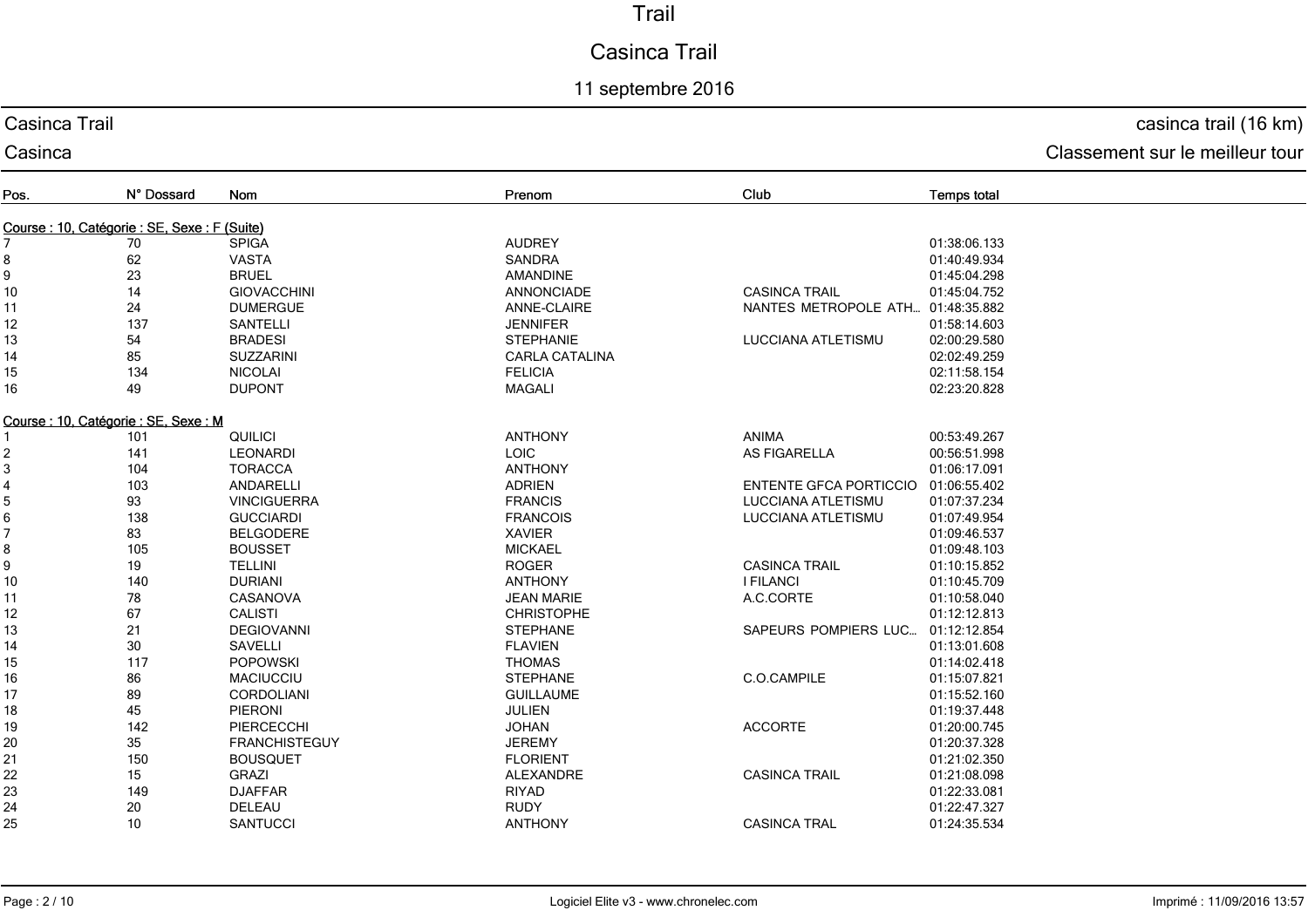# Casinca Trail

## 11 septembre 2016

#### Casinca Trail

#### Casinca

casinca trail (16 km)

| Pos.                                          | N° Dossard              | Nom                 | Prenom                | Club                 | <b>Temps total</b>       |
|-----------------------------------------------|-------------------------|---------------------|-----------------------|----------------------|--------------------------|
| Course : 10, Catégorie : SE, Sexe : M (Suite) |                         |                     |                       |                      |                          |
| 26                                            | 28                      | <b>BONALDI</b>      | <b>FABIEN</b>         |                      | 01:24:59.900             |
| 27                                            | 29                      | <b>AUDIBERT</b>     | <b>ANTOINE</b>        |                      | 01:25:04.087             |
| 28                                            | 125                     | <b>MORELLI</b>      | <b>PATRICK</b>        | <b>CO CAMPILE</b>    | 01:25:24.267             |
|                                               | 32                      | <b>VACCA</b>        | <b>ERIC</b>           |                      | 01:26:01.368             |
| 29<br>30                                      | 130                     | <b>PIACENTINI</b>   | <b>ANTHONY</b>        | <b>I FILANCI</b>     | 01:27:00.267             |
| 31                                            | 17                      | <b>ALBERTINI</b>    | <b>VINCENT</b>        |                      | 01:27:08.195             |
| 32                                            | 136                     | <b>BUISSON</b>      | <b>PAUL</b>           |                      | 01:28:47.230             |
| 33                                            | 94                      | <b>FERREIRA</b>     | <b>RICARDO</b>        |                      | 01:29:03.188             |
| 34                                            | 63                      | <b>D'HIERRE</b>     | <b>ANTHONY</b>        |                      | 01:29:19.136             |
| 35                                            | 115                     | DE VLEGELAER        | <b>HANS</b>           | SUD CORSE TRIATHLON  | 01:30:44.656             |
| 36                                            | 26                      | <b>ANTONI</b>       | <b>PAUL</b>           |                      | 01:31:32.395             |
| 37                                            | 132                     | <b>LEDUC</b>        | <b>SEBASTIEN</b>      |                      | 01:32:15.394             |
| 38                                            | 53                      | <b>ORSINI</b>       | <b>CHARLES</b>        |                      | 01:33:10.453             |
| 39                                            | 84                      | <b>HAMON</b>        | <b>VINCENT</b>        |                      | 01:33:10.635             |
| 40                                            | 92                      | <b>BERNARDINI</b>   | <b>CHRISTOPHE</b>     | LUCCIANA ATLETISMU   | 01:38:17.816             |
| 41                                            | 112                     | SANTELLI            | <b>VINCENT</b>        |                      | 01:41:46.125             |
| 42                                            | 135                     | <b>NICOLAI</b>      | PAUL ANDRE            |                      | 01:43:21.771             |
| 43                                            | 88                      | <b>RIPOCHE</b>      | <b>JULIEN</b>         |                      | 01:43:55.197             |
| 44                                            | 116                     | <b>FIORENTINI</b>   | <b>JEAN DOMINIQUE</b> |                      | 01:52:40.096             |
| Abandon                                       |                         |                     |                       |                      |                          |
| 45                                            | 145                     | <b>NIKO</b>         | <b>NIKOLLE</b>        |                      |                          |
| Non partant                                   |                         |                     |                       |                      |                          |
| 46                                            | $\overline{\mathbf{c}}$ | <b>DAMI</b>         | <b>EUGENE</b>         |                      |                          |
| 47                                            | 39                      | <b>BALDOVINI</b>    | <b>PIERRICK</b>       | <b>CASINCA TRAIL</b> |                          |
| 48                                            | 46                      | <b>GASPARI</b>      | ANGE PHILIPPE         | LUCCIANNA ATLETISMU  | $\overline{\phantom{a}}$ |
| Course : 10, Catégorie : V1, Sexe : F         |                         |                     |                       |                      |                          |
|                                               | 131                     | <b>DANTIN</b>       | <b>JOELLE</b>         |                      | 01:28:14.806             |
| 2                                             | 77                      | <b>ALBERTINI</b>    | <b>FREDERIQUE</b>     | A.C.CORTE            | 01:30:01.807             |
| 3                                             | 98                      | <b>SUZZONI</b>      | <b>PATRICIA</b>       |                      | 01:34:32.964             |
| 4                                             | 73                      | <b>MASSONI</b>      | <b>DARIA</b>          |                      | 01:44:26.672             |
| 5                                             | $\overline{7}$          | SAIDI               | <b>MALIKA</b>         |                      | 02:08:05.279             |
| 6                                             | 8                       | <b>ALESSANDRINI</b> | <b>MARIELLE</b>       |                      | 02:22:35.527             |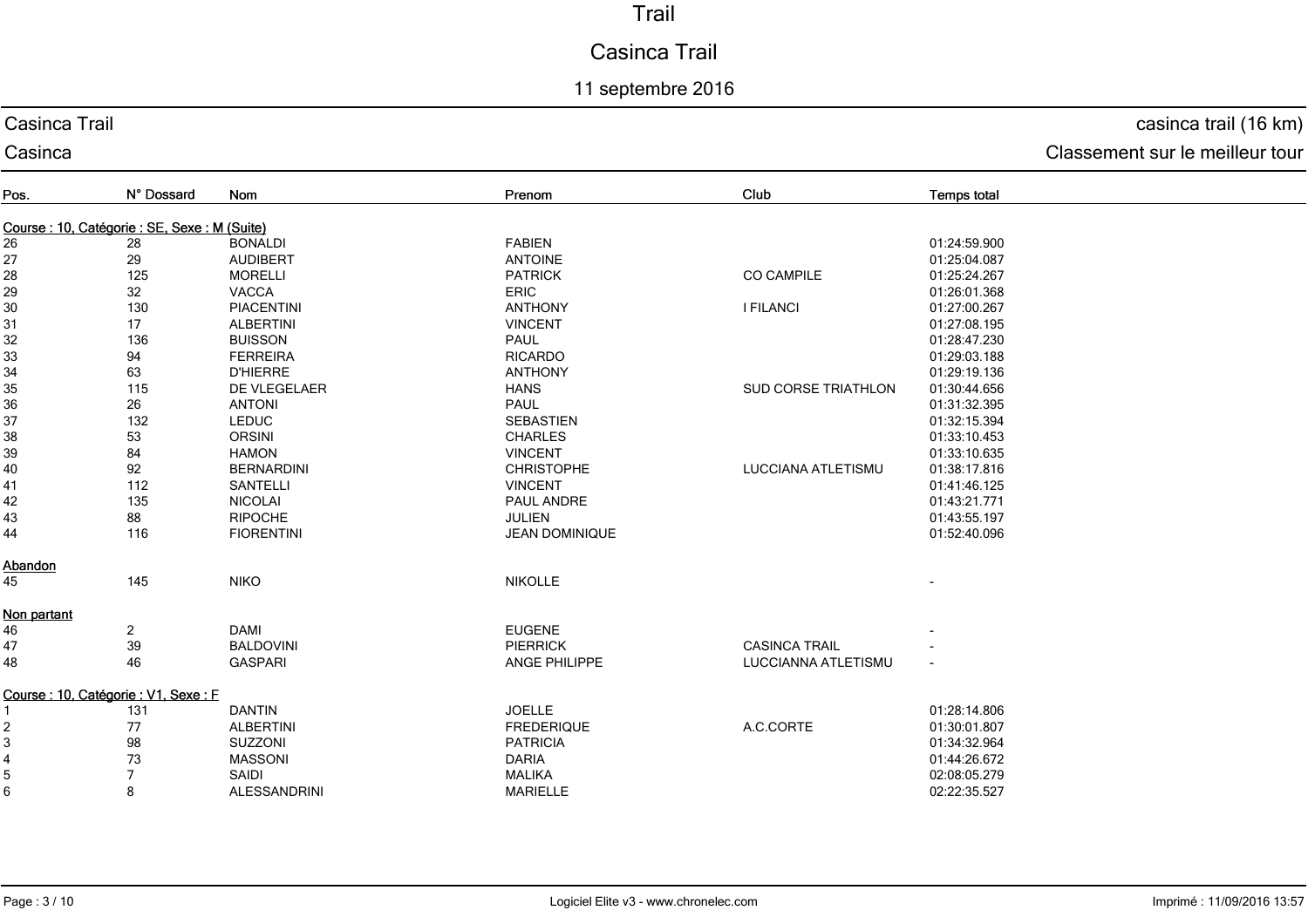# Casinca Trail

11 septembre 2016

| Casinca Trail  | casinca trail (16 km)                         |                  |                      |                                     |                    |                                 |
|----------------|-----------------------------------------------|------------------|----------------------|-------------------------------------|--------------------|---------------------------------|
| Casinca        |                                               |                  |                      |                                     |                    | Classement sur le meilleur tour |
| Pos.           | N° Dossard                                    | Nom              | Prenom               | Club                                | <b>Temps total</b> |                                 |
|                | Course : 10, Catégorie : V1, Sexe : F (Suite) |                  |                      |                                     |                    |                                 |
| Abandon        |                                               |                  |                      |                                     |                    |                                 |
| $\overline{7}$ | 143                                           | <b>CAMPANA</b>   | <b>FLORENCE</b>      | LUCCIANA ATLETISMU                  |                    |                                 |
|                | Course : 10, Catégorie : V1, Sexe : M         |                  |                      |                                     |                    |                                 |
|                | 107                                           | LIEVIN           | <b>ARNAUD</b>        | ENTENTE GFCA PORTICCIO 01:08:11.460 |                    |                                 |
| 2              | 33                                            | <b>MOUYSSET</b>  | <b>DAVID</b>         |                                     | 01:09:03.048       |                                 |
| $\mathbf{3}$   | 55                                            | <b>RIU</b>       | <b>STEPHANE</b>      |                                     | 01:14:32.404       |                                 |
| 4              | 25                                            | <b>FENIOU</b>    | <b>ANTONY</b>        | SL AC CHAPELLE ERDRE                | 01:14:33.939       |                                 |
| 5              | 75                                            | <b>FILIPPI</b>   | <b>CHRISTOPHE</b>    |                                     | 01:18:16.515       |                                 |
| 6              | 95                                            | <b>MORI</b>      | <b>STEPHANE</b>      |                                     | 01:18:23.088       |                                 |
| 7              | 31                                            | <b>CHENIN</b>    | <b>LIONEL</b>        |                                     | 01:19:37.359       |                                 |
| 8              | 74                                            | <b>SIMONI</b>    | <b>JULIEN</b>        |                                     | 01:20:57.328       |                                 |
| 9              | 96                                            | <b>CALASSI</b>   | <b>JEAN BAPTISTE</b> | <b>CASINCA TRAIL</b>                | 01:21:32.129       |                                 |
| 10             | $16\,$                                        | <b>ANTONETTI</b> | <b>PATRICK</b>       |                                     | 01:25:03.619       |                                 |
| 11             | 111                                           | <b>SMAL</b>      | <b>DAVID</b>         |                                     | 01:25:47.725       |                                 |
| 12             | 148                                           | <b>CAMADINI</b>  | PASCAL               |                                     | 01:25:48.203       |                                 |
| 13             | 120                                           | PIACENTINI       | <b>TONY</b>          | <b>I FILANCI</b>                    | 01:29:17.803       |                                 |
| 14             | 123                                           | <b>DONATI</b>    | <b>JEAN LOUIS</b>    | <b>CO CAMPILE</b>                   | 01:29:26.356       |                                 |
| 15             | 40                                            | <b>BOUSSON</b>   | <b>OLIVIER</b>       | <b>CASINCA TRAIL</b>                | 01:29:54.882       |                                 |
| 16             | 12                                            | COLOMBANI        | JEAN-PAUL            | <b>CASINCA TRAIL</b>                | 01:33:54.648       |                                 |
| 17             | 41                                            | <b>CLAVET</b>    | <b>CYRIL</b>         |                                     | 01:35:38.348       |                                 |
| 18             | 50                                            | <b>GRAZIANI</b>  | <b>STEPHANE</b>      |                                     | 01:39:12.529       |                                 |
| 19             | 60                                            | <b>RUSPINI</b>   | <b>STEPHANE</b>      |                                     | 01:39:15.652       |                                 |
| 20             | 72                                            | <b>MASSONI</b>   | <b>XAVIER</b>        |                                     | 01:44:27.231       |                                 |
| 21             | 51                                            | <b>BELLUSO</b>   | JEAN-CHRISTOPHE      |                                     | 01:52:21.230       |                                 |
| 22             | $\mathbf{1}$                                  | <b>MOROCUTTI</b> | <b>DANIEL</b>        |                                     | 01:54:48.598       |                                 |
| <b>Abandon</b> |                                               |                  |                      |                                     |                    |                                 |
| 23             | 11                                            | <b>PINNA</b>     | <b>DAVID</b>         | <b>CASINCA TRAIL</b>                |                    |                                 |
|                | Course : 10, Catégorie : V2, Sexe : F         |                  |                      |                                     |                    |                                 |
|                | 42                                            | <b>CUMBO</b>     | <b>JOSEE</b>         | ANIMA                               | 01:25:25.972       |                                 |
| 2              | 65                                            | <b>MEGRAUD</b>   | <b>ISABELLE</b>      | <b>CLUB IBM FRANCE</b>              | 01:38:26.959       |                                 |
| 3              | 52                                            | <b>MATTEI</b>    | <b>REGINE</b>        | LUCCIANA ATLETISMU                  | 01:58:07.080       |                                 |
| $\overline{4}$ | 9                                             | <b>MELIO</b>     | <b>SYLVIA</b>        |                                     | 02:11:18.301       |                                 |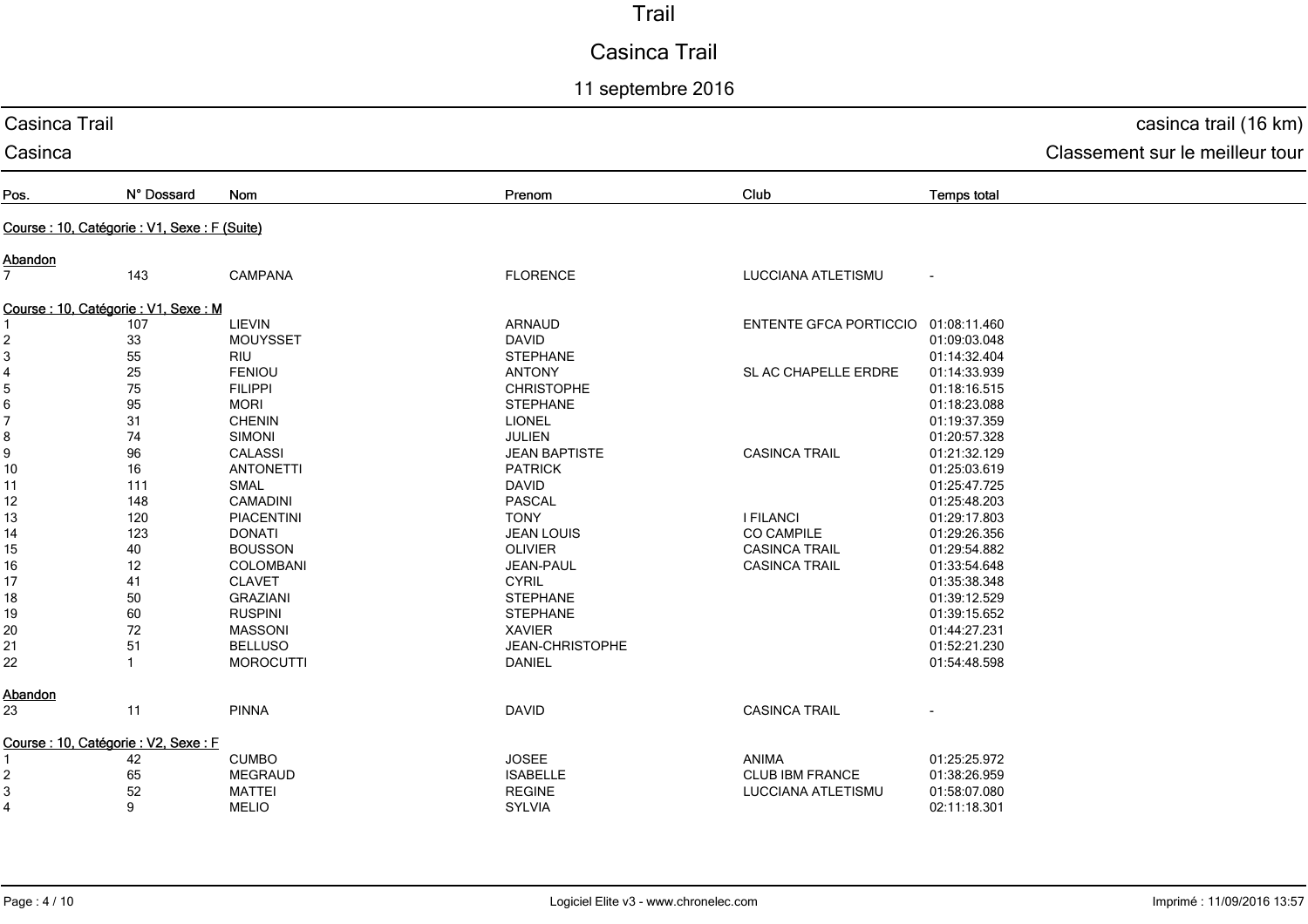# Casinca Trail

## 11 septembre 2016

#### Casinca Trail

Casinca

## casinca trail (16 km)

| Pos.                                  | N° Dossard | Nom               | Prenom               | Club                                 | <b>Temps total</b> |
|---------------------------------------|------------|-------------------|----------------------|--------------------------------------|--------------------|
| Course : 10, Catégorie : V2, Sexe : M |            |                   |                      |                                      |                    |
|                                       | 59         | <b>ALLADIO</b>    | <b>HUGUES</b>        | AJB                                  | 01:07:11.553       |
| $\overline{\mathbf{c}}$               | 71         | <b>MONNIER</b>    | <b>PASCAL</b>        |                                      | 01:09:36.292       |
| 3                                     | 144        | <b>CAMPANA</b>    | ANGE                 | LUCCIANA ATLETISMU                   | 01:09:46.620       |
|                                       | 37         | <b>BOMBELLI</b>   | <b>CHRISTOPHE</b>    | MÉRIBELSPORT MONTAGN 01:09:49.489    |                    |
| $\frac{4}{5}$                         | 61         | <b>OLMICCIA</b>   | <b>DIDIER</b>        |                                      | 01:20:49.244       |
| 6                                     | 13         | FAYAN             | <b>DOMINIQUE</b>     | <b>CASINCA TRAIL</b>                 | 01:22:01.490       |
| 7                                     | 133        | POLI              | <b>JEAN MARC</b>     |                                      | 01:22:33.914       |
| 8                                     | 129        | <b>PIACENTINI</b> | <b>DENIS</b>         | <b>I FILANCI</b>                     | 01:23:03.439       |
| 9                                     | 4          | <b>BERNARDINI</b> | LOUIS                | <b>CASINCA TRAIL</b>                 | 01:24:54.330       |
| $10$                                  | 48         | SEBASTIANI        | <b>SEBASTIEN</b>     | PASS RUNNING                         | 01:27:09.208       |
| 11                                    | 108        | <b>TOMASI</b>     | <b>PIERRE</b>        | <b>I FILANCI</b>                     | 01:30:08.783       |
| 12                                    | 3          | <b>TALINEAU</b>   | <b>NICOLAS</b>       |                                      | 01:31:58.297       |
| 13                                    | 90         | <b>NICAISE</b>    | PIERRE PAUL          |                                      | 01:32:35.775       |
| 14                                    | 44         | <b>ARGENTI</b>    | ANGELO               | LUCCIANA ATLETISMU                   | 01:36:09.596       |
| 15                                    | 122        | LINALE            | <b>RAYMOND</b>       | <b>CO CAMPILE</b>                    | 01:37:06.539       |
| 16                                    | 81         | <b>TOGNETTI</b>   | <b>PIERRE</b>        |                                      | 01:37:06.701       |
| 17                                    | 126        | CARLOTTI          | <b>ERIC</b>          | <b>CO CAMPILE</b>                    | 01:37:07.845       |
| 18                                    | 119        | ROMAGNOLI         | <b>JEAN NOEL</b>     |                                      | 01:42:39.246       |
| 19                                    | 38         | <b>BOMBELLI</b>   | <b>JEAN MARC</b>     |                                      | 01:43:06.273       |
| 20                                    | 6          | <b>M ZALI</b>     | <b>CHRISTIAN</b>     |                                      | 02:23:20.733       |
| 21                                    | 5          | <b>LUCIANI</b>    | <b>JEAN</b>          |                                      | 02:23:20.765       |
| 22                                    | 102        | <b>PIANELLI</b>   | <b>JOSE</b>          | <b>CASINCA TRAIL</b>                 | 02:40:49.202       |
|                                       |            |                   |                      |                                      |                    |
| Abandon<br>23                         | 128        | <b>BIOLCHINI</b>  | <b>CHARLES ERIC</b>  |                                      |                    |
|                                       |            |                   |                      |                                      |                    |
| Non partant                           |            |                   |                      |                                      |                    |
| 24                                    | 97         | <b>BALDOCCHI</b>  | <b>VINCENT</b>       |                                      |                    |
| Course : 10, Catégorie : V3, Sexe : F |            |                   |                      |                                      |                    |
|                                       | 109        | <b>GIUDICELLI</b> | <b>DENISE</b>        | A FURMICULA                          | 01:32:27.776       |
| Course: 10, Catégorie: V3, Sexe: M    |            |                   |                      |                                      |                    |
|                                       | 80         | <b>PIRA</b>       | <b>JACKY</b>         | RUNNING CLUB DE FURIANI 01:21:31.767 |                    |
| $\overline{\mathbf{c}}$               | 22         | <b>BASTELICA</b>  | <b>JEAN BAPTISTE</b> |                                      | 01:25:00.073       |
| 3                                     | 36         | <b>NATALI</b>     | LAURENT              | <b>FURMICULA</b>                     | 01:25:01.638       |
| $\overline{\mathbf{4}}$               | 66         | <b>MOURIGUE</b>   | <b>DENIS</b>         | <b>CLUB IBM FRANCE</b>               | 01:25:14.624       |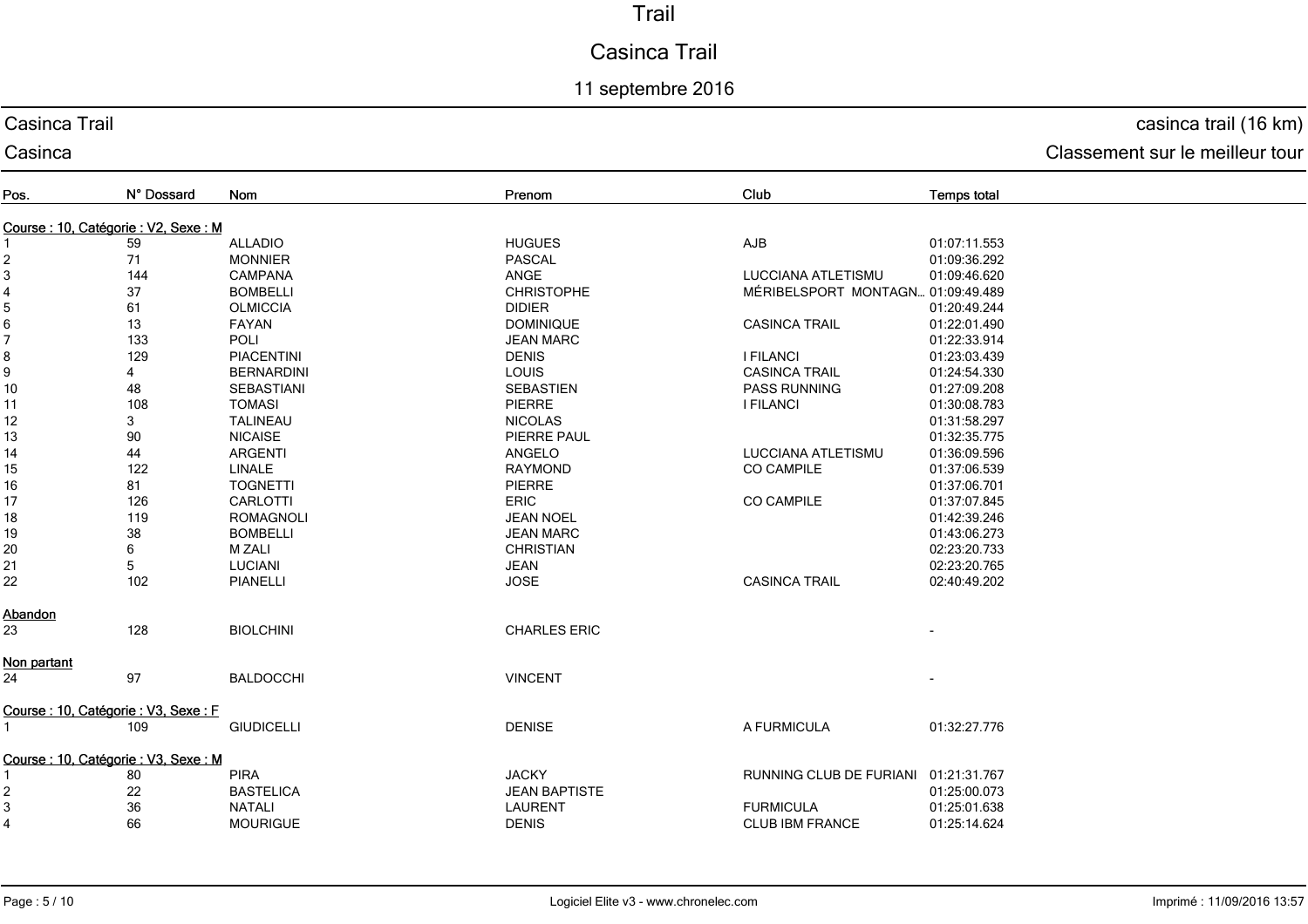# Casinca Trail

## 11 septembre 2016

#### Casinca Trail

#### Casinca

casinca trail (16 km)

| Pos.                      | N° Dossard                                 | Nom                | Prenom                | Club                                | Temps total  |
|---------------------------|--------------------------------------------|--------------------|-----------------------|-------------------------------------|--------------|
|                           | Course: 10, Catégorie: V3, Sexe: M (Suite) |                    |                       |                                     |              |
| 5                         | 100                                        | <b>COLLI</b>       | PAUL ANDRE            | <b>LUCCIANA ATLETISMU</b>           | 01:34:46.292 |
| $\,6\,$                   | 139                                        | <b>VIGNA</b>       | <b>RAINER</b>         |                                     | 01:50:31.754 |
| $\overline{7}$            | 113                                        | <b>SANTELLI</b>    | <b>DOMINIQUE</b>      |                                     | 01:59:04.052 |
|                           |                                            |                    |                       |                                     |              |
| 8                         | 18                                         | <b>VINCIGUERRA</b> | <b>JULES</b>          |                                     | 01:59:36.934 |
| 9                         | 110                                        | <b>CERVETTI</b>    | <b>FRANCOIS</b>       | A FURMICULA                         | 02:40:42.605 |
|                           | Course: 10, Catégorie: V4, Sexe: M         |                    |                       |                                     |              |
|                           | 99                                         | <b>ADOBATI</b>     | <b>FRANCOIS</b>       |                                     | 01:45:07.301 |
| $\overline{c}$            | 79                                         | <b>GUILBAUD</b>    | JEAN-LUC              |                                     | 01:57:29.164 |
| 3                         | 106                                        | <b>ANTONIOTTI</b>  | <b>JEAN BAPTISTE</b>  | LUCCIANA ATLETISMU                  | 02:10:22.623 |
|                           | Course : 16, Catégorie : ES, Sexe : F      |                    |                       |                                     |              |
|                           | 282                                        | <b>BROCHET</b>     | <b>ZOE</b>            |                                     | 02:27:55.981 |
| $\overline{2}$            | 229                                        | <b>ODELOT</b>      | <b>GWENDOLINE</b>     |                                     | 02:28:47.676 |
|                           |                                            |                    |                       |                                     |              |
|                           | Course: 16, Catégorie: ES, Sexe: M         |                    |                       |                                     |              |
|                           | 255                                        | <b>NONZA</b>       | <b>JEAN JOSEPH</b>    |                                     | 01:54:43.586 |
|                           | Course : 16, Catégorie : JU, Sexe : M      |                    |                       |                                     |              |
| $\mathbf{1}$              | 272                                        | KOULTE             | PIERRE MARIE          |                                     | 02:21:53.312 |
|                           |                                            |                    |                       |                                     |              |
|                           | Course : 16, Catégorie : SE, Sexe : F      |                    |                       |                                     |              |
|                           | 231                                        | <b>MORACCHINI</b>  | <b>EMMANUELLE</b>     | <b>ANIMA</b>                        | 01:50:05.737 |
| $\overline{\mathbf{c}}$   | 294                                        | <b>CERVETTI</b>    | <b>ISABELLE</b>       | A FURMICULA                         | 02:29:28.447 |
| $\ensuremath{\mathsf{3}}$ | 215                                        | <b>ROSSI</b>       | <b>SEVERINE</b>       | <b>CASINCA TRAIL</b>                | 02:33:34.007 |
| 4                         | 254                                        | SAIN               | <b>MARIE AMANDINE</b> |                                     | 02:53:26.916 |
| $\overline{5}$            | 233                                        | <b>FASSOT</b>      | <b>VIRGINIE</b>       |                                     | 02:53:57.822 |
| 6                         | 214                                        | <b>CORRADI</b>     | AMELIE                | <b>CASINCA TRAIL</b>                | 03:05:14.100 |
| Non partant               |                                            |                    |                       |                                     |              |
| $\overline{7}$            | 203                                        | <b>RZHANOVA</b>    | <b>TANYA</b>          |                                     |              |
|                           |                                            |                    |                       |                                     |              |
|                           | Course : 16, Catégorie : SE, Sexe : M      |                    |                       |                                     |              |
|                           | 304                                        | SANTELLI           | <b>LAMBERT</b>        | E MUVRE BALANINE                    | 01:26:03.531 |
| 2                         | 265                                        | <b>MOINARD</b>     | <b>FREDERIC</b>       | E MUVRE BALANINE                    | 01:31:55.660 |
| $\ensuremath{\mathsf{3}}$ | 302                                        | <b>BAGNANINCHI</b> | <b>ANTHONY</b>        | RUNNING CLUB FURIANI A 01:35:46.793 |              |
| $\overline{\mathbf{4}}$   | 246                                        | <b>CONTI</b>       | <b>STEPHANE</b>       |                                     | 01:37:17.725 |
|                           |                                            |                    |                       |                                     |              |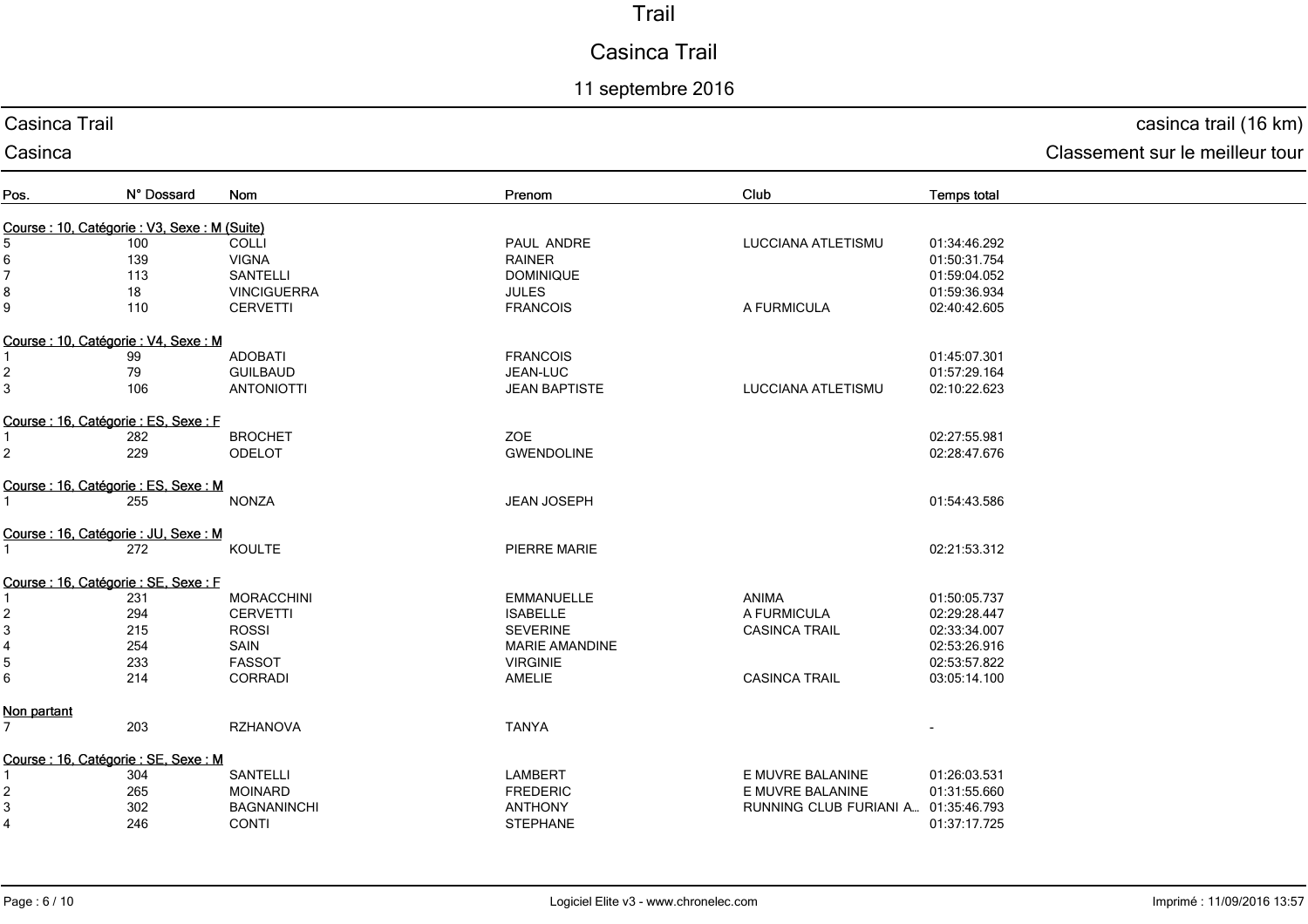# Casinca Trail

## 11 septembre 2016

#### Casinca Trail

#### Casinca

casinca trail (16 km)

| Pos.           | N° Dossard                                 | Nom                   | Prenom                 | Club                     | <b>Temps total</b> |
|----------------|--------------------------------------------|-----------------------|------------------------|--------------------------|--------------------|
|                |                                            |                       |                        |                          |                    |
|                | Course: 16, Catégorie: SE, Sexe: M (Suite) |                       |                        |                          |                    |
| 5              | 308                                        | <b>NICOLI</b>         | <b>MATTEU</b>          | <b>I FILANCI</b>         | 01:40:13.025       |
| 6<br>7         | 245                                        | <b>KOLOMOETZ</b>      | PIERRE FRANÇOIS        |                          | 01:40:31.280       |
|                | 262                                        | <b>DOUSSET</b>        | <b>RUDY</b>            |                          | 01:43:40.204       |
| 8              | 307                                        | <b>RIU</b>            | <b>ANGE</b>            | <b>I FILANCI</b>         | 01:44:46.730       |
| 9              | 241                                        | <b>MARECHAL</b>       | <b>AURELIEN</b>        |                          | 01:47:49.465       |
| 10             | 207                                        | ANDRÉ                 | <b>BERTRAND</b>        |                          | 01:47:52.724       |
| 11             | 219                                        | <b>VIENNE FERACCI</b> | <b>AUGUSTIN</b>        | <b>RESTONICA TRAIL</b>   | 01:50:49.120       |
| 12             | 276                                        | <b>CATONI</b>         | <b>OLIVIER</b>         | LUCCIANA ATLETISMU       | 01:55:00.515       |
| 13             | 309                                        | <b>GALLETTI</b>       | <b>MATHIEU</b>         |                          | 01:56:09.872       |
| 14             | 270                                        | <b>EMMANUELLI</b>     | <b>FRANCK</b>          |                          | 01:57:46.127       |
| 15             | 269                                        | <b>COSTANTINI</b>     | <b>CHRISTOPHE</b>      |                          | 01:58:23.487       |
| 16             | 289                                        | <b>MARY</b>           | <b>PASCAL</b>          |                          | 02:00:28.568       |
| 17             | 288                                        | <b>MOREAU</b>         | <b>STEPHANE</b>        |                          | 02:00:28.679       |
| 18             | 256                                        | <b>AIELLO</b>         | <b>CHARLES</b>         |                          | 02:05:12.976       |
| 19             | 277                                        | <b>DUVALET</b>        | <b>FABIEN</b>          |                          | 02:06:22.754       |
| 20             | 298                                        | LAMAZOU               | <b>MATHIEU</b>         |                          | 02:08:04.684       |
| 21             | 226                                        | <b>MEYNIEU</b>        | <b>CHRISTOPHE</b>      |                          | 02:08:24.201       |
| 22             | 258                                        | <b>PERRIER</b>        | <b>JONATHAN</b>        | <b>PASS'RUNNING</b>      | 02:09:44.688       |
| 23             | 299                                        | <b>DAMERON</b>        | <b>NICOLAS</b>         |                          | 02:13:16.861       |
| 24             | 296                                        | POURAILLY             | <b>THIBAULT</b>        |                          | 02:15:41.485       |
| 25             | 297                                        | <b>GABORIT</b>        | <b>BENJAMIN</b>        |                          | 02:17:24.522       |
| 26             | 295                                        | POURAILLY             | <b>PIERRE</b>          |                          | 02:17:47.471       |
| 27             | 279                                        | <b>ROHR</b>           | <b>ALEXIS</b>          | <b>ASPVA</b>             | 02:19:20.109       |
| 28             | 247                                        | POGGI                 | <b>ALEXANDRE</b>       |                          | 02:28:37.672       |
| 29             | 251                                        | <b>BIANCO</b>         | <b>FREDERIC</b>        | <b>RAIDLIGHT</b>         | 02:36:33.678       |
| 30             | 248                                        | <b>MURATI</b>         | <b>CHRISTOPHE</b>      | LUCCIANA ATLETISMU       | 02:36:33.760       |
| 31             | 230                                        | <b>BOUILLEAUX</b>     | SÉBASTIEN              |                          | 02:42:11.981       |
| 32             | 220                                        | <b>GIACOBBI</b>       | <b>JOSEPH</b>          | <b>RESTONICA TRAIL</b>   | 03:04:17.687       |
| <u>Abandon</u> |                                            |                       |                        |                          |                    |
| 33             | 306                                        | <b>PANISSE</b>        | <b>JEAN CHRISTOPHE</b> | RUNNING CLUB FURIANI A - |                    |
| Non partant    |                                            |                       |                        |                          |                    |
| 34             | 267                                        | <b>HEMMER</b>         | JEAN-BAPTISTE          |                          |                    |
|                | Course : 16, Catégorie : V1, Sexe : F      |                       |                        |                          |                    |
|                | 284                                        | <b>TAPIERO</b>        | <b>SANDRA</b>          | AC CAPU BIANCU           | 02:08:17.626       |
|                |                                            |                       |                        |                          |                    |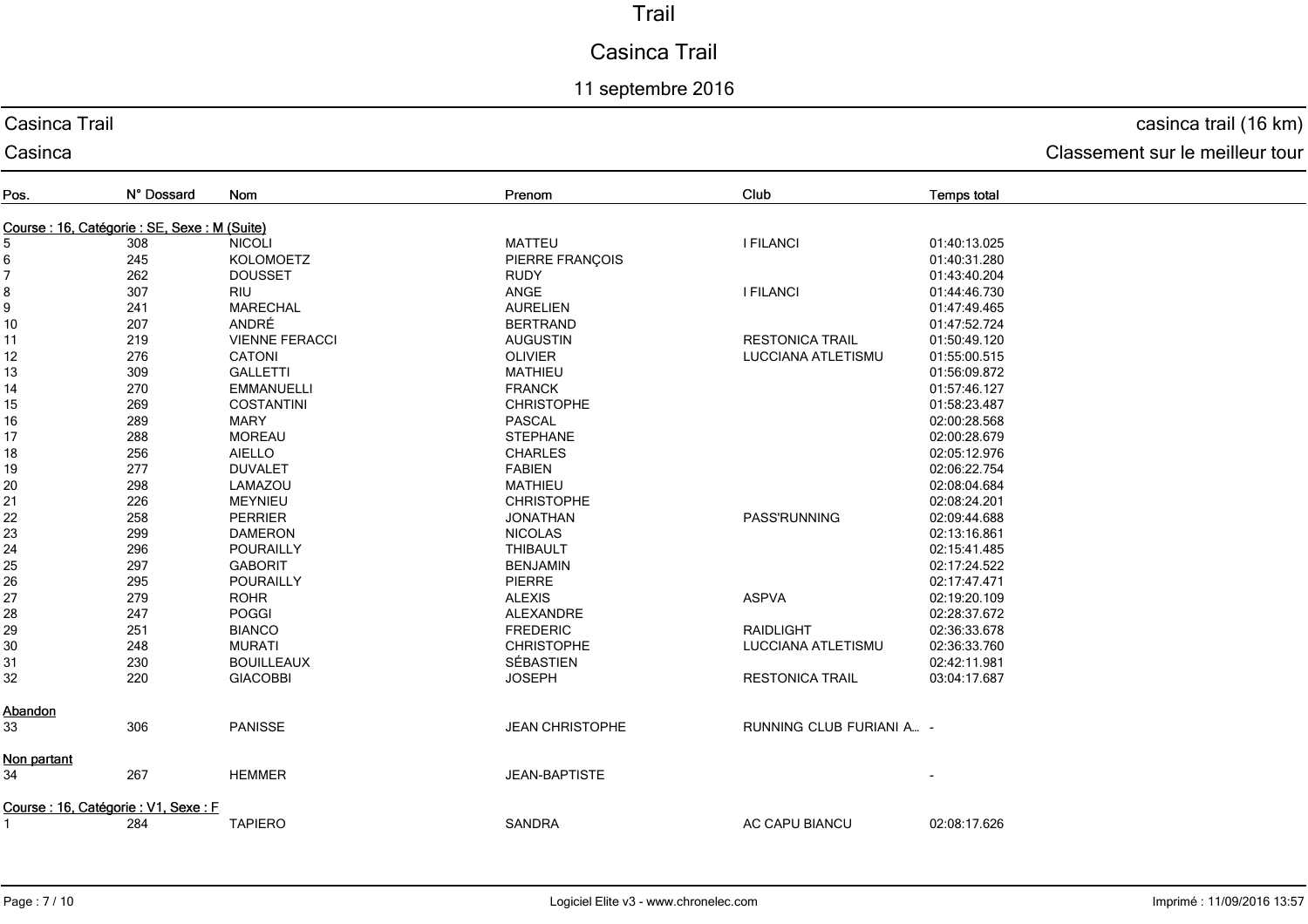#### Casinca Trail

#### 11 septembre 2016

#### Casinca Classement sur le meilleur tour Pos. N° Dossard Nom Prenom Club **Temps total** Course : 16, Catégorie : V1, Sexe : F (Suite) 2 204 MEYNIER MARION 02:29:28.174 3 283 GOTTAROI VERONIQUE AC CAPU BIANCU 02:38:07.7574 287 LAPORTE02:47:26.914 E **I FILANCI 1** FILANCI **02:47:26.914** Abandon 5 205 COLLARDD SOPHIE SOPHIE Course: 16, Catégorie: V1, Sexe: M 1 271 MAZZONI DOMINIQUE LUCCIANA ATLETISMU 01:46:12.6302 210 CHARLES<br>3 239 GAUDIN 01:49:39.552 THIERRY 01:49:39.552 3 239 GAUDIN GILLES RUNNING CLUB FURIANI A… 01:56:25.735 4 259 LORENZANI ASSOCIU MUNTAGNOLU DI … 01:57:09.517 5 211 BARBAGGIO JEROME CASINCA TRAIL 01:58:57.83801:58:58.867 6 293 FERRANDI GILBERT01:58:58.867<br>پیوه موجود در موجود موجود موجود موجود موجود موجود موجود موجود موجود موجود موجود موجود موجود موجود موجود موجود 7 281 MARINI ERIC RUNNING CLUB FURIANI A… 01:59:00.371 8 280 GRIMALDI ALAIN 02:01:29.945 9 217 ANTONETTI JEAN-MARC ANTONETTI 02:04:11.76610 261 CONTRINO GAETAN US CAGNES TRIATHLON 02:04:39.520 02:04:39.520 11 301 SIMONI FREDERIC I FILANCI 02:05:20.00912 222 MICHIELS02:05:41.946 FREDERIC BFT 02:05:41.946 LUCCIANA ATLETISMU 02:07:39.541 13 221 TRAMINI ERIC14 275 MIGNON<br>15 305 CAZZONI FRANCK 02:08:39.942 15 305 CAZZONEE DE LANTOINE ANTOINE ANTOINE AND LANTOINE AND LAND AND LAND AND LAND AND LAND AND LAND AND LAND AND LAND AND LAND AND LAND AND LAND AND LAND AND LAND AND LAND AND LAND AND LAND AND LAND AND LAND AND LAND AND LAND AND LAND 16 224 FOURNI ALAIN 02:13:40.040 17 264 VINCENT<br>18 263 FRANCHI DIMITRI CASINCA GRAIL 02:15:22.453 18 263 FRANCHI YVANN 02:15:22.482 19 216 ROSSI JEAN-CHARLES CASINCA TRAIL 02:15:40.261 20 292 ASSAINTE02:16:28.813 ALEXANDRE 02:16:28.813 21 232 FASSOTFREDERIC<br>SEBASTIEN 02:23:31.948 22 206 COLLARD SEBASTIEN 02:29:49.520 23 286 OTTAVI CHRISTOPHE02:31:56.399<br>مدم مع در المسلم السياسي المسلم المسلم المسلم المسلم المسلم المسلم المسلم المسلم المسلم المسلم المسلم المسلم ا 24 238 RISO ARIEL LUCIANA ATLETISMU 02:44:26.042 25 243 MARTINETTI PAUL-FELIX  $\chi$  02:44:28.521 26 242 DEVIDD 03:53:26.627 **Abandon** 27 223 CROGUENNEC REMY01:28:56.380

Casinca Trail

#### casinca trail (16 km)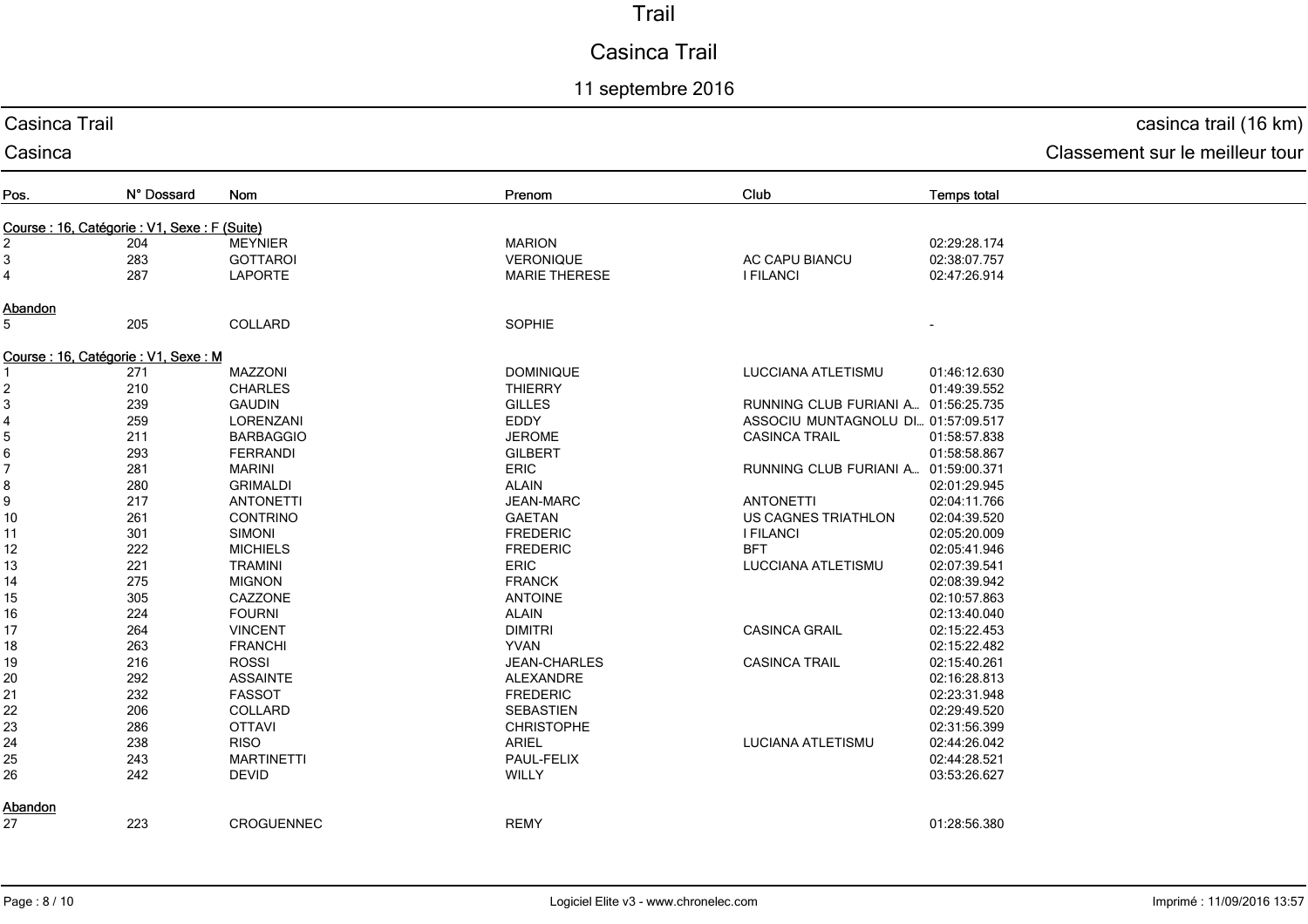# Casinca Trail

11 septembre 2016

| Casinca Trail  | casinca trail (16 km)                         |                     |                   |                                     |                    |                                 |
|----------------|-----------------------------------------------|---------------------|-------------------|-------------------------------------|--------------------|---------------------------------|
| Casinca        |                                               |                     |                   |                                     |                    | Classement sur le meilleur tour |
| Pos.           | N° Dossard                                    | Nom                 | Prenom            | Club                                | <b>Temps total</b> |                                 |
|                | Course : 16, Catégorie : V1, Sexe : M (Suite) |                     |                   |                                     |                    |                                 |
| Abandon        |                                               |                     |                   |                                     |                    |                                 |
| 28             | 260                                           | <b>HUTH</b>         | <b>HERVE</b>      |                                     | 01:38:51.844       |                                 |
| 29             | 209                                           | <b>CLEMENT</b>      | <b>RENAUD</b>     | ANIMA                               |                    |                                 |
| 30             | 234                                           | <b>GRIMALDI</b>     | ALAIN             |                                     |                    |                                 |
|                | Course : 16, Catégorie : V2, Sexe : F         |                     |                   |                                     |                    |                                 |
|                | 244                                           | <b>COHEN SOLAL</b>  | <b>LAURENCE</b>   | JOGGING CLUB LICQUOIS               | 02:25:03.958       |                                 |
| 2              | 249                                           | RABATEL CHIARAMONTI | <b>LAURENCE</b>   |                                     | 02:39:17.336       |                                 |
| 3              | 257                                           | <b>FRAMERY</b>      | <b>MURIELLE</b>   | LES GALOPINS DE GUYEN 03:09:40.076  |                    |                                 |
|                | Course : 16, Catégorie : V2, Sexe : M         |                     |                   |                                     |                    |                                 |
|                | 291                                           | <b>JAMIS</b>        | <b>PATRICK</b>    | ANIMA                               | 01:40:12.991       |                                 |
| $\overline{2}$ | 201                                           | LEFEBVRE            | <b>PATRICK</b>    | CSM ROSNY-SUR-SEINE                 | 01:47:52.376       |                                 |
| $\mathbf{3}$   | 228                                           | <b>DROUIN</b>       | <b>DIDIER</b>     | <b>I FILANCI</b>                    | 01:54:33.191       |                                 |
| 4              | 278                                           | <b>DESIDERI</b>     | ANGE              | RUNNING CLUB FURIANI A 01:57:43.615 |                    |                                 |
| 5              | 300                                           | PADOVANI            | <b>MAURICE</b>    |                                     | 01:58:27.853       |                                 |
| 6              | 274                                           | <b>ROSSI</b>        | <b>JEAN MARC</b>  | A FURMICULA                         | 02:05:28.819       |                                 |
| 7              | 218                                           | <b>GIORGI</b>       | <b>JEAN-DENIS</b> | <b>RESTONICA TRAIL</b>              | 02:10:29.943       |                                 |
| 8              | 208                                           | ZANET               | <b>ROBERT</b>     |                                     | 02:12:57.984       |                                 |
| 9              | 212                                           | PIERI               | <b>STEPHANE</b>   | <b>CASINCA TRAIL</b>                | 02:18:27.980       |                                 |
| 10             | 237                                           | <b>SQUAGLIA</b>     | JEAN-JACQUES      | RUNNING CLUB FURIANI A 02:26:54.030 |                    |                                 |
| 11             | 266                                           | RAUTUREAU           | JEAN-CLAUDE       |                                     | 02:28:34.630       |                                 |
| 12             | 290                                           | <b>MORIN</b>        | <b>DOMINIQUE</b>  |                                     | 02:33:44.739       |                                 |
| 13             | 235                                           | <b>FINOCCHI</b>     | JEAN-CLAUDE       |                                     | 02:50:18.333       |                                 |
| 14             | 225                                           | <b>PORTIGLIATTI</b> | <b>PIERRE</b>     |                                     | 02:56:48.977       |                                 |
| Abandon        |                                               |                     |                   |                                     |                    |                                 |
| 15             | 202                                           | <b>GUEZENNEC</b>    | PHILIPPE          | TEAM TRAIL DE L'ABER BE -           |                    |                                 |
| 16             | 250                                           | CANESSA             | <b>JOSE</b>       |                                     |                    |                                 |
| 17             | 252                                           | PIETRI              | <b>PIERRE</b>     | SQUADRA DI CARPINETU - -            |                    |                                 |
| 18             | 253                                           | <b>MENETREY</b>     | JEAN-PHILIPPE     | SQUADRA ORENZZICA                   |                    |                                 |
| 19             | 268                                           | <b>GUELFUCCI</b>    | <b>JEAN</b>       |                                     |                    |                                 |
| 20             | 303                                           | <b>FRAMERY</b>      | <b>THIERRY</b>    |                                     |                    |                                 |
| Non partant    |                                               |                     |                   |                                     |                    |                                 |
| 21             | 273                                           | LAYACHI             | <b>PIERRE</b>     | <b>I FILANCI</b>                    |                    |                                 |